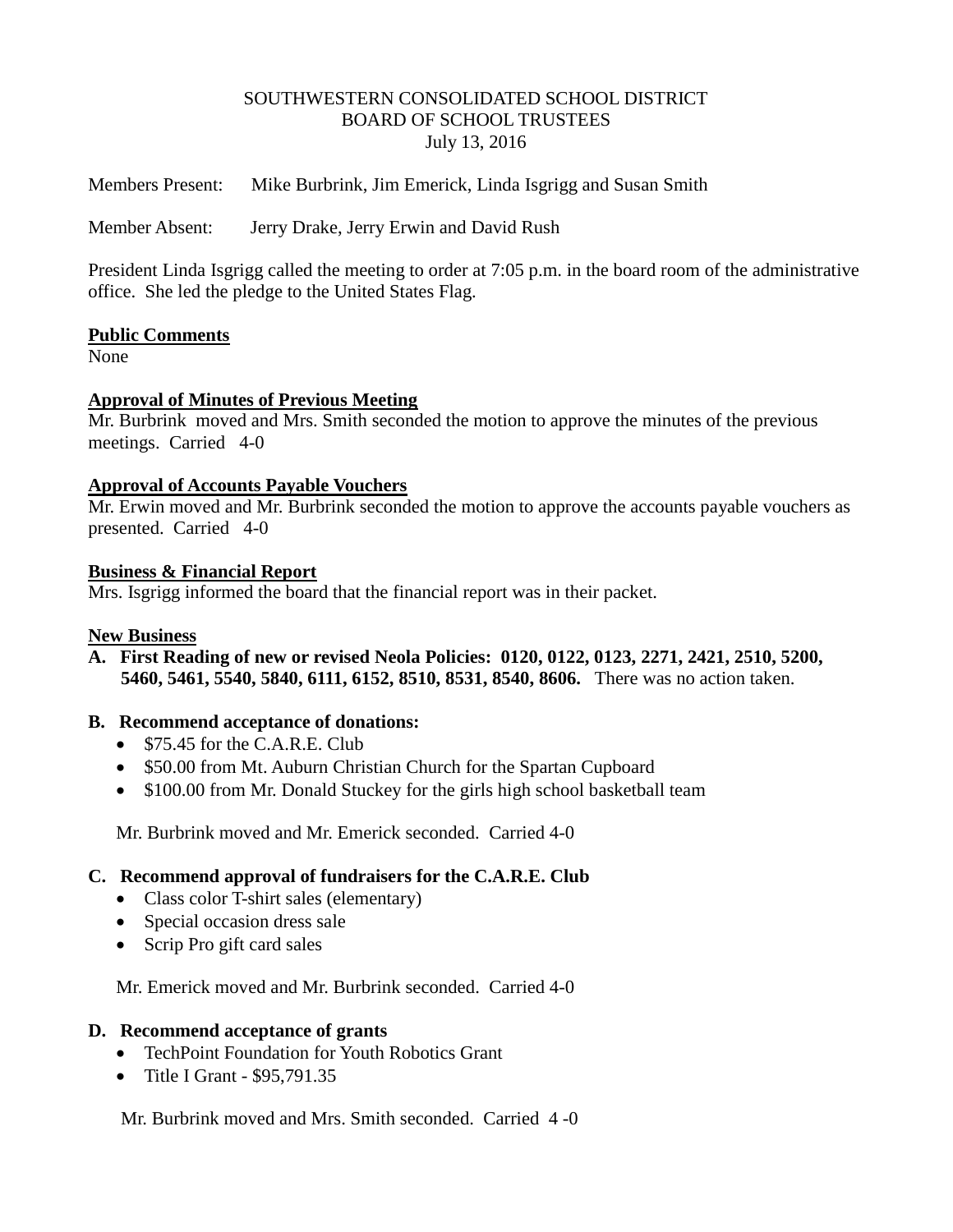**E. Recommend waiver of \$1 transportation fee from each ticket sold by the Athletic Department in 2015-16 school year and 2016-17 school year.**

Mrs. Smith moved and Mr. Emerick seconded. Carried 4-0

- **F. Recommend approval for the superintendent to begin informal collective bargaining through July 31st and begin formal collective bargaining on August 1, 2016.** Mr. Burbrink moved and Mr. Emerick seconded. Carried 4-0
- **G. Recommend appointment of board member(s) to serve on the collective bargaining team.** Mrs. Isgrigg and Mr. Burbrink volunteered. Mrs. Smith motioned and Mr. Emerick seconded. Carried 4-0
- **H. Recommend approval to authorize the superintendent to hire additional staff as needed and to begin school with those staff hires to be presented at the August 10, 2016 board meeting.** Mr. Burbrink moved and Mr. Emerick seconded. Carried 4-0

# **F. Other**

 **Recommend approval for Mr. Pfaff to attend the Loyola AP Summer Institute on July 11 – 15th, 2016.** The class that he wanted to take at Western Kentucky University was full so that is why he went to Chicago. Mrs. Smith moved and Mr. Burbrink seconded. Carried 4-0

# **Reports and Presentations**

## **A. Principal Reports**

Mr. Chase was at the Indiana Principal's Leadership Institute with some of his staff. Dr. Maurer told the board that the custodians had been working hard all summer. She showed the board pictures of the progress. Dr. Maurer told the board that before the next board meeting she would take the board members through the schools so that they can see the progress. Mr. Jessup, custodian, did a great job on the floors. Chairs were also purchased for the high school teachers.

Mr. Edwards thanked Indiana Hardwoods for the great job that they had done on the gym floor at the elementary. He also thanked the janitorial staff for the great job that they had done. Mr. Edwards also ordered chairs for the elementary teachers. He also thanked Dr. Maurer and the board for approving the renovations.

Mr. Days informed the board about the locker rooms. Mrs. Isgrigg asked Mr. Days about the cheerleaders having a car wash fundraiser. He said that they are really not that low on money instead it is more of a bonding time for the group.

# **Superintendent's Report**

Dr. Maurer told the board that the budget work session is scheduled for August 10, 2016 at 6 p.m. and the permission to advertise meeting will be on August 15, 2016 at 6 p.m.

Mrs. Smith motioned to approve the budget calendar and Mr. Emerick seconded. Carried 4-0

Dr. Maurer asked the board to consider attending the ISBA candidate forum. Information was placed at each board members section.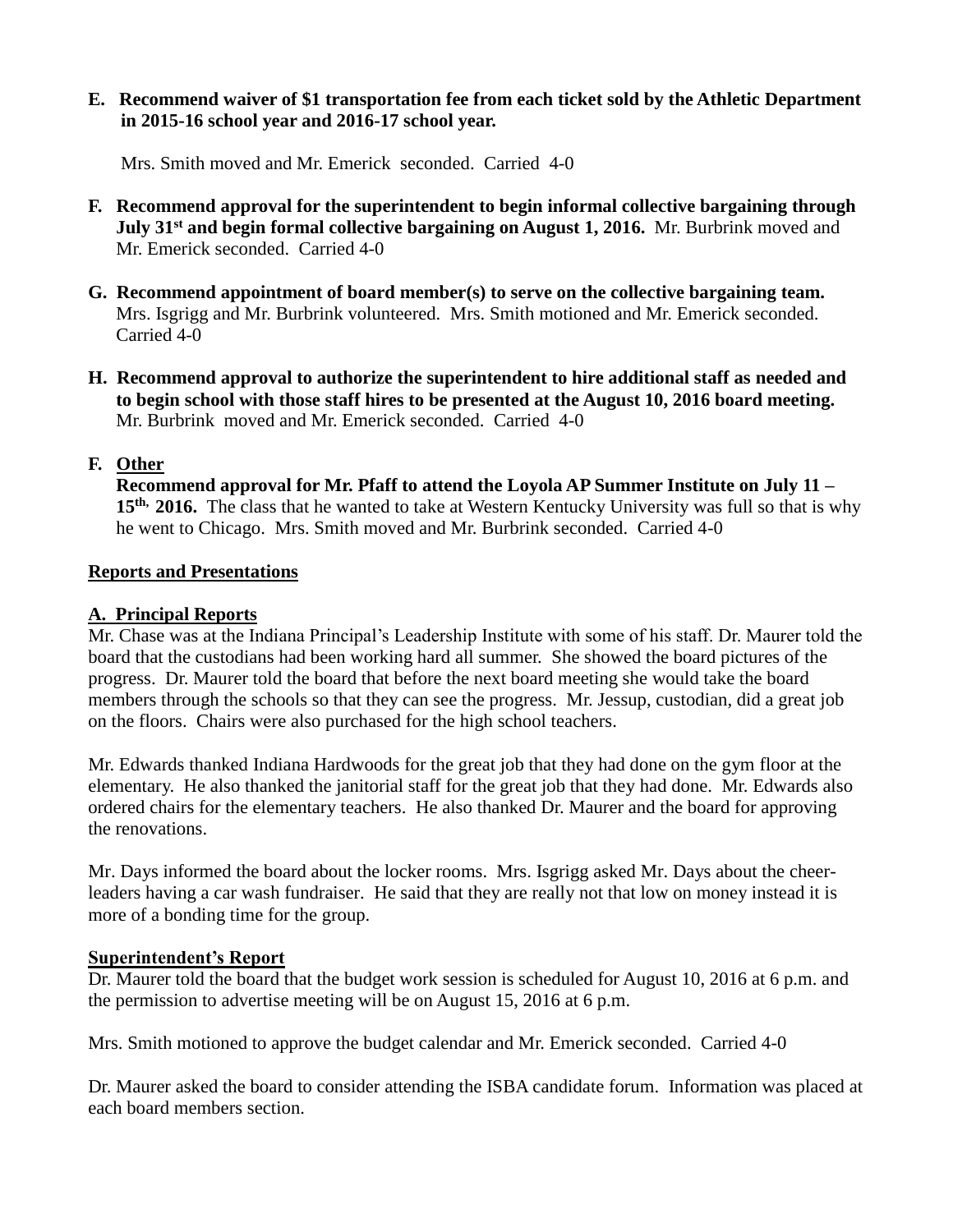# **Personnel**

# **A. Leaves/Resignations/Terminations**

- Recommend acceptance of the retirement of Mary Lou Stickford. Mrs. Stickford worked as a para-educator at the elementary for 29 years. Mr. Emerick moved and Mrs. Smith seconded. Carried 4-0
- Recommend acceptance of FMLA leave for Paula Maurer beginning August 11, 2016. Mr. Burbrink moved and Mr. Emerick seconded. Carried 4-0

## **B. Recommendations to Hire**

• Jacob Slusher – Chemistry teacher at \$35,000.00.

Mrs. Smith moved and Mr. Burbrink seconded. Carried 4-0

• Amy Pfanschmidt – P-12 Library/Media Specialist at \$36,000.00.

Mr. Emerick moved and Mr. Burbrink seconded. Carried 4-0

Tim Hancock – Facilities Consultation at \$60 per hour not to exceed 4 hours per week.

Mrs. Smith moved and Mr. Emerick seconded. Carried 4-0

- Jessica Schlabach FCA volunteer
- Jasmine Copple cafeteria worker 20-24 hours per week
- Emily Haugh and Ali Fix lead C.A.R.E. leaders \$10 per hour
- Logan DeArmitt, Tyler Reagan, Decklan Pappano, Keaton Nolley, Ryan Brockman, Morgan Brockman, Talice Releke, Morgan Lilac, Karmen Kissel-C.A.R.E. helpers pending completed paperwork - \$8.50 per hour.

Mrs. Smith moved and Mr. Burbrink seconded. Carried 4-0

- Katie Mudd Varsity Volleyball Coach
- Frank Imperio Varsity Assistant Soccer Coach pending completed paperwork
- Jerad Sipes and Cindy Baute Volunteer Assistant Soccer Coaches pending completed paperwork
- Katie Fix Varsity Cheer Coach
- Gary Muldoon Varsity Girls Golf Coach, Varsity Boys Golf Coach, and Boys Basketball Volunteer Coach
- Teri Muldoon Girls and Boys Golf Volunteer
- Chris Clark Junior High Cross Country Coach
- Charlie Taylor Varsity Cross Country Coach and Junior Class Sponsor
- Randee Taylor Junior Class Sponsor and Spring/Fall Concessions
- Josh Sipes Varsity Soccer Coach
- Annie Nasby Junior High Cheer Coach
- Kylee Mitchell  $8^{th}$  Grade Volleyball Coach
- Jim Beyer Varsity Assistant Softball Coach
- Doyle Swanson  $8<sup>th</sup>$  Grade Boys Basketball